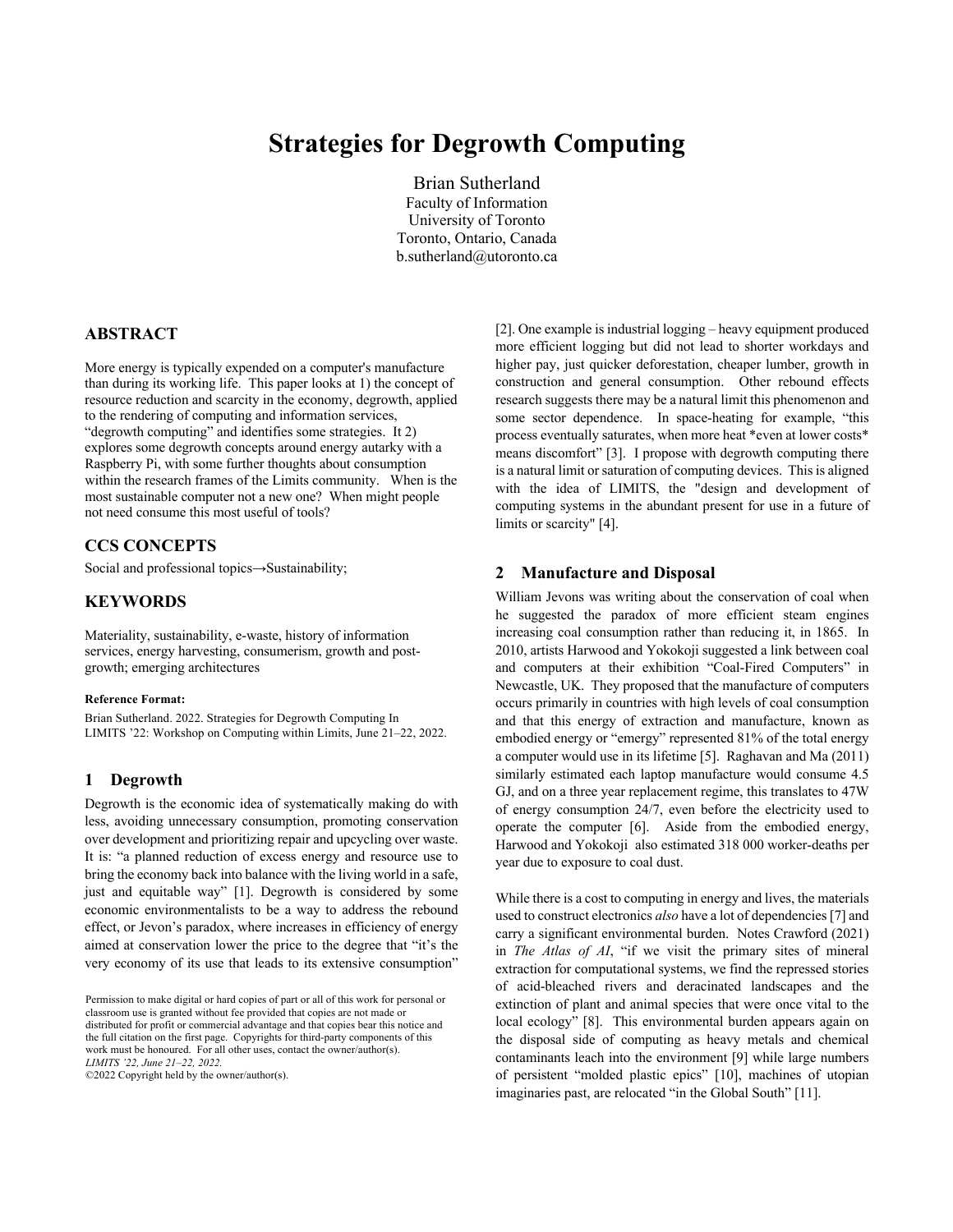#### **3 Degrowth Computing at Scale**

Degrowth computing in this frame would seek to slow down the cycle of obsolescence, to reduce the manufacture and discarding of computers by extending their lifetime, reducing the 47W per laptop continuous consumption figure. eReuse.org for example, has done this very effectively. They noted 80% of computing devices destined for recycling were in working order, and could be re-used by social entities in their extended lives [12], resulting in the repurposing of 30,000 devices per year.

Another conception of degrowth computing is, perhaps, "information batteries" [13] where networked server installations that are starting to obsolesce are used as a peak-shaving energy strategy. This means for example, as solar energy approaches its peak on a sunny day and starts to overload the electrical grid, large numbers of computers are brought online to render the excess energy into useful information products. Unlike energy, information can be stored easily! As Switzer and Raghavan point out, generated energy above demand is effectively surplus and carbon-free, so high efficiency in a computing platform is not a significant consideration: less efficient computers, such as from old data centres, can be utilized for research computation work to ensure their investment in embodied energy provides an additional return, before the hardware is retired and recycled. Aside from the information products generated, this infrastructure performs the useful secondary function of safeguarding the electrical grid.

We might further conceive of degrowth computing as energy autarkic information islands, where each unit of computing activity is powered by its own dedicated renewable energy supply [14]. Watts (2019) notes in *Energy at the End of the World: An Orkney Islands Saga*, while there is abundant wind energy, "the islands cannot sell unlimited green Orkney electrons to the world, no matter how much the market economics change. The rust-encased cable (to the shore) is the visible and material limit on their market" [15]. Were the Orkney Islands to render wind energy directly into information products locally, the market limit imposed by an aging cable to the grid might not be a problem. Shipping containers of second-hand servers could be delivered to make information products out of electricity rather than sending the electricity to the grid. No material restriction exists on green Orkney *information,* stored or conveyed over a fibre optic cable. The variability of wind energy might be utilized for scheduled second tier computing tasks, i.e. a computing facility could operate in sync with the ebb and flow of renewable energy.

Up to now the degrowth computing strategies discussed have involved *extending* the time computers are used before being recycled. A further strategy involves using them more *intensively* during their early period when they are the most power efficient. Time-sharing and collaboration strategies for computing hardware, of course, have a rich history from the earliest days of computing, when mainframes were limited or scarce and demand was high [16], as well as through the early days of online communities and the internet. One of the largest experiments of this time-sharing

variety is the distributed computing system known as Folding@Home or FaH, in which constellations of users donate their unused computer time to researchers to bring petaflops worth of computing power to bear on research simulation problems [17], comparable to dedicated research facilities of thousands, even millions of computers. During SARS-CoV-2 or Covid-19, the FaH network was used to simulate the Covid protein structure and its potential interaction with antiviral drugs [18]. FaH became the world's first exaflop computer with about one million connected devices, 4.8 million CPU cores, 280,000 GPU cores, faster than the world's top 100 supercomputers combined. Unlike dedicated facilities, shared distributed computing systems have a whole army of volunteer maintainers, and no additional manufacturing of physical devices needs to occur. This gets at the degrowth concept that communities might have more resources without additional units of production simply by sharing privately-owned assets more effectively. Kallis speaks of degrowth as "a set of collectively agreed social minima and environmental maxima" [19]. Computer access is somewhat essential to a well-informed public, a social minimum, but unused computing time might be better employed to address other computing needs and the embodied energy problem, where as a society we are facing environmental and ethical limits.

Expanding the definition of what we mean by a shared computer would also help us utilize private computing resources more intensively. Some in the Global North possess many computing devices by virtue of smart thermostats, smart appliances, smart entertainment systems and mobile devices. New smart devices are also emerging: self-driving cars will soon be common on the roadways. Self-driving cars have significant computing capability, on the order of about 200 laptops worth, which might be used for computation tasks estimates a Wired article [20]. The Daymak Spiritus, a self-driving car launching in 2023, is set up to mine cryptocurrency while not being used on the road [21]. Why not instead of cryptocurrency, strike an agreement for more collective intensification: provide the owners of self-driving cars free parking in exchange for research computing resources, the same way Norway incentivized electric cars? Or rather than incentives, *only* license self-driving cars like these on public roadways *if* their computers are made available for research while they are parked? Degrowth doesn't specifically seek to reduce innovation, but a planned reduction of resource-consumption requires more efficient collective use of resources –in a way that doesn't simply accelerate consumption.

Aside from new strategies manufactured-in for sharing private computing assets more effectively, future smart cities of internet things may contain millions of connected computing devices which are publicly-owned and may have underutilized capability, that might be brought to bear on common computing problems as part of a distributed network. Prioritization of computing on the basis of importance, energy and device availability might determine how computing jobs are scheduled. One such availability computing network is **http://solarprotocol.net/**, where each computer in the network is energy independent or autarkic and networking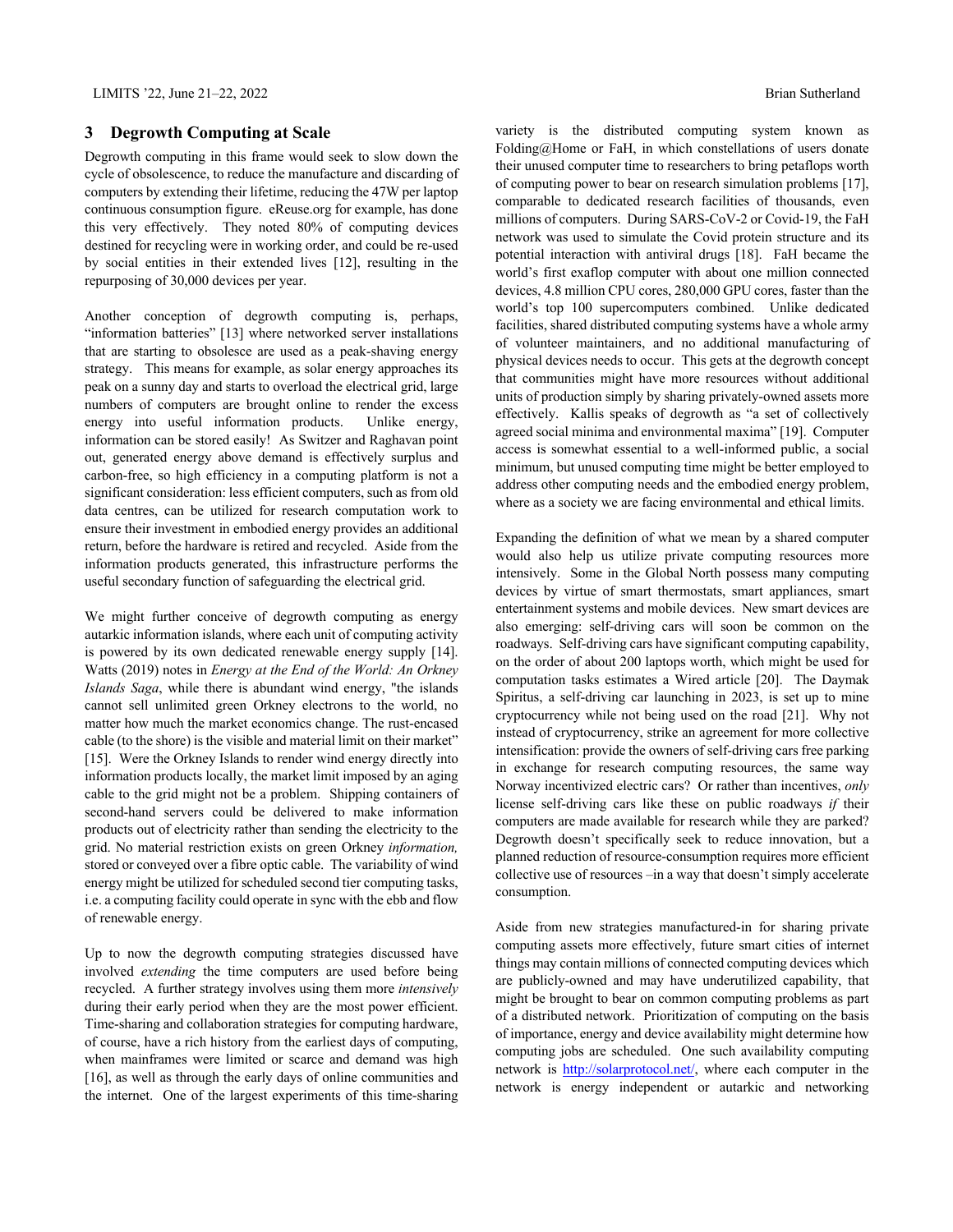information renders power information with the routing, with the result that web hosting shifts computer on the basis of available solar power [22].

Aside from using physical devices for a longer period, in shared configurations, or in symbiotic ways with energy, degrowth computing can also be supported by *software engineering*. One such web project, Low Tech Magazine, suggests "principles derived from degrowth are a useful heuristic for guiding the design of web environments that want to limit energy footprint", specifically: "designs which don't obsolete old machines or slower networks" [23]. These kinds of design strategies include avoiding animation effects, downsizing image and video resolution or frame rates, enabling offline reading, and auditing designs with analytical tools like the Safari web inspector energy impact meter. In the realm of operating systems, Linux is particularly useful for reviving older computer hardware that refuses to run the latest operating system from Apple or Microsoft.

Further to degrowth computing *applications*, some have advocated disincentivizing or even banning certain computing practices as needlessly consumptive, socially destructive, or not representative of the common good. Is in-silico modelling a valuable enough research strategy to justify the expenditure of environmental capital? Cryptocurrencies get around taxes, regulations and international borders, how can they reflect a common good? Streaming entertainment and working remotely reduce energy in transportation but aren't they socially distancing? Aside from the health burden of extraction, do people using computers damage their physical health? The crossover between computer use, free choice and expression suggest that future degrowth limits on application of computers would be difficult to *impose*. However, users might be persuaded by taxes or by social pressure to reduce consumptive applications in favour of more worthwhile practices.

# **4 Degrowth Transitional Devices**

Thus far we have looked at systems of multiple computers. How do individuals stay within limits and degrowth appropriately in their individual computing technology habits? Knowing that embodied energy is a significant part of the ecological value of computing objects means that learning to repair them is a good skill to pursue actively. Keeping computers repaired means their use will value the social investment of their manufacture. Recycling old or unwanted technology to other users promptly is important, as an idle device obsolesces and benefits no one. The fact that many people are accumulating old devices should indicate that we are starting to reach the natural limit, or level of saturation I spoke of. In choosing a computer, consider systems in the market that have extended modularity, repairability or upgrade potential, or a used higher end model. Also consider how you might be able to use your computer less.

What might a transitional, lesser computer consist of? Increasingly very small, cheap computers have workstation capabilities, such as a 5W Raspberry Pi. At the time of writing the latest Pi model works with Microsoft Teams, although the video feed is a bit halting. If you have a good smartphone, it will often pair with a bluetooth keyboard or a smart TV to allow you to use it as a word processor, either with software on the phone or a cloud-based system. For notetaking it might be sufficient. Or use paper and simply reduce your computing time.

Upcycling is also an option. An SSD drive upgrade and some added RAM can make an old laptop fly in comparison to its previous performance. You can also choose to share a computer with a sibling, or use a shared computer at a library, instead of buying one. Just as writing instruments used to be personalized but now tend to be shared, computers are becoming less expensive to the degree they can be shared more easily, like a common pencil.

# **5 Energy Autarkic Degrowth**

While computing hardware and software represent aspects of energy consumption which can be optimized for degrowth, a further optimization involves making computing hardware use only sustainable energy. In this respect the Samsung NC215S from 2011 is pretty inspiring, it remains the first and only mass-produced consumer portable computer with a built in solar panel, as well as an extra large battery. The Samsung NC215S has the ability to continuously monitor the solar energy it is receiving from the panel while in operation.



**Figure 1: Samsung NC215S Netbook, 2011.**

Energy autarky occurs when a system is energy independent. The Samsung NC215S is marginally so. If you are building a degrowth system which is energy autarkic, it is important to have a sense of the power profile of the system so you can scale the energy system appropriately. Bluetooth and WiFi can significantly alter the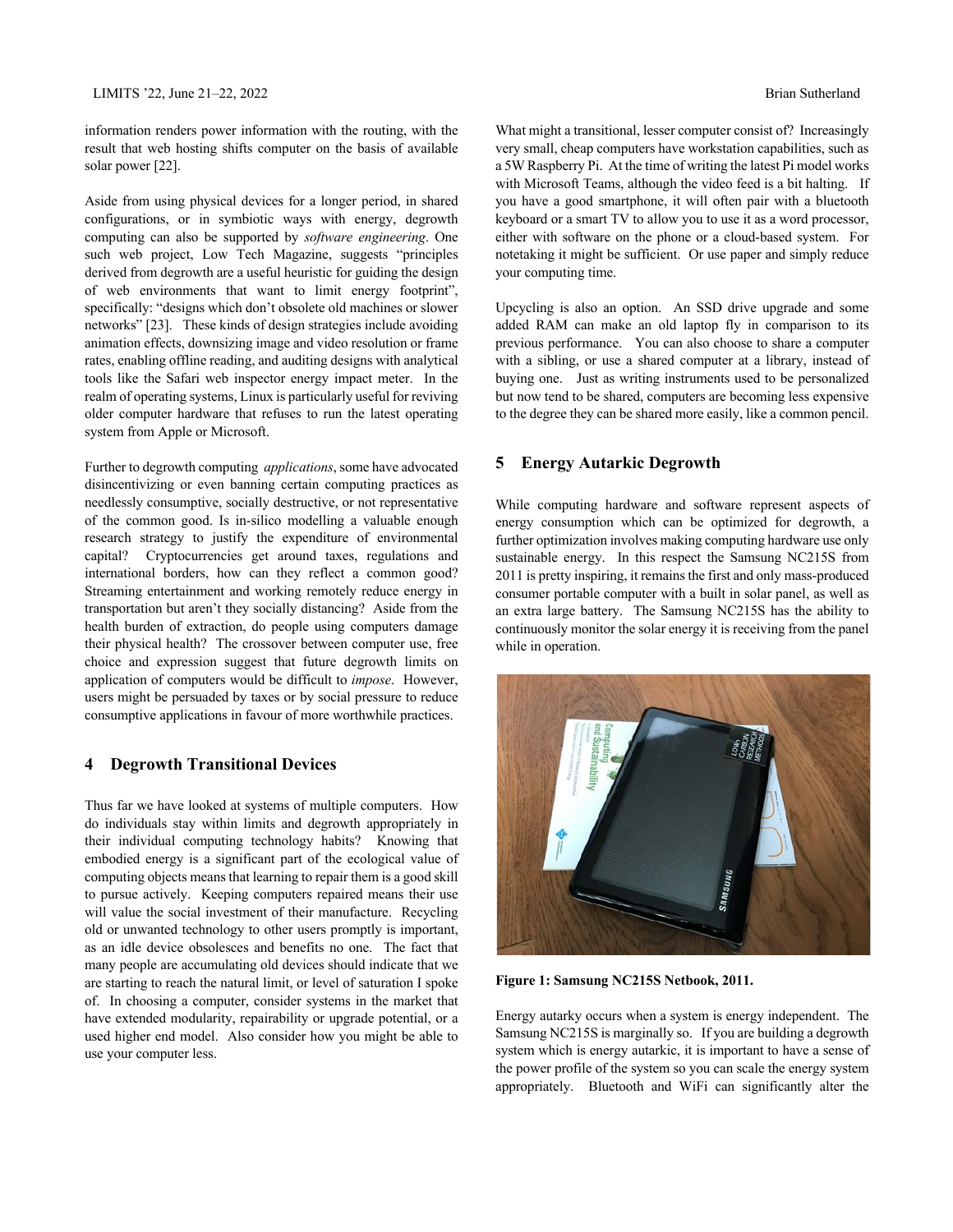#### LIMITS '22, June 21–22, 2022 Brian Sutherland

energy profile; likewise, adjusting the display's brightness up or down. I used a Kuman KW47-US electricity usage monitor to develop a power profile correlating user activity and machine, to identify usage spikes (Figure 2). A 2013 27" iMac for example, uses a surprisingly large amount of power, towards 100W compared to a 2021 MacBook Pro with an ARM processor which averaged around 20W.

In exploring this space of a transitional energy system, the consumption data was very useful in creating a prototype workstation that was solar powered, and did not use batteries (no heavy metals). Instead, it used supercapacitors, which recharge 1M times and last decades.



**Figure 2: Power Usage Profiling – Monitoring the Wattage**

A sensitive electric device like a computer typically would not work plugged directly into a solar panel, even if the voltage was correctly adjusted, due to the variable current. The buffer design I used consisted of 24 x Maxwell D-Type 350F supercapacitors, each rated for 2.7V, balanced with a protection board in four groups of six. Theoretically, this series could support a combined voltage of 64.8V. The solar panel I used was a Canadian Solar 280W, rated at 36V open circuit. Military specifications for capacitor designs recommend running them with a 50% margin over the operating voltage, so 64.8V provided a good safety margin. Due to minor differences in capacitor manufacture, a protection board is important to balance the supercapacitors. This ensures that each one bears an equal part of the combined voltage; no one supercapacitor exceeds its 2.7 voltage limit. As a further safety measure there were 2A fuses between each of the four groups of six, in the event a short circuit occurred.

One unusual thing I discovered was that when supercapacitors charge from solar panels, they charge to the open circuit voltage due to the lack of resistance. This was unexpected. For example, a 12V solar panel designed to charge a car battery will typically charge supercapacitors to 21.5V as that is the open circuit voltage. It is important to monitor the voltage!



**Figure 3: Rooftop Solar Panel 280W**

The workstation I tested this energy harvesting system on was a Raspberry Pi 4, with 4 GB memory and an eInk screen. As part of the power profiling process I determined from the electricity usage monitor that the Pi consumed more electricity reading and writing to a USB-3 SSD than with a conventional SD card. The display I used was a 27" HP 27er flat panel that was rated at DC 19.5V, delivered via an AC transformer with a maximum draw of 28W. Two DC to DC converters were used to step down the voltage from the 30-39V solar charge of the supercapacitors. A DROK DC-DC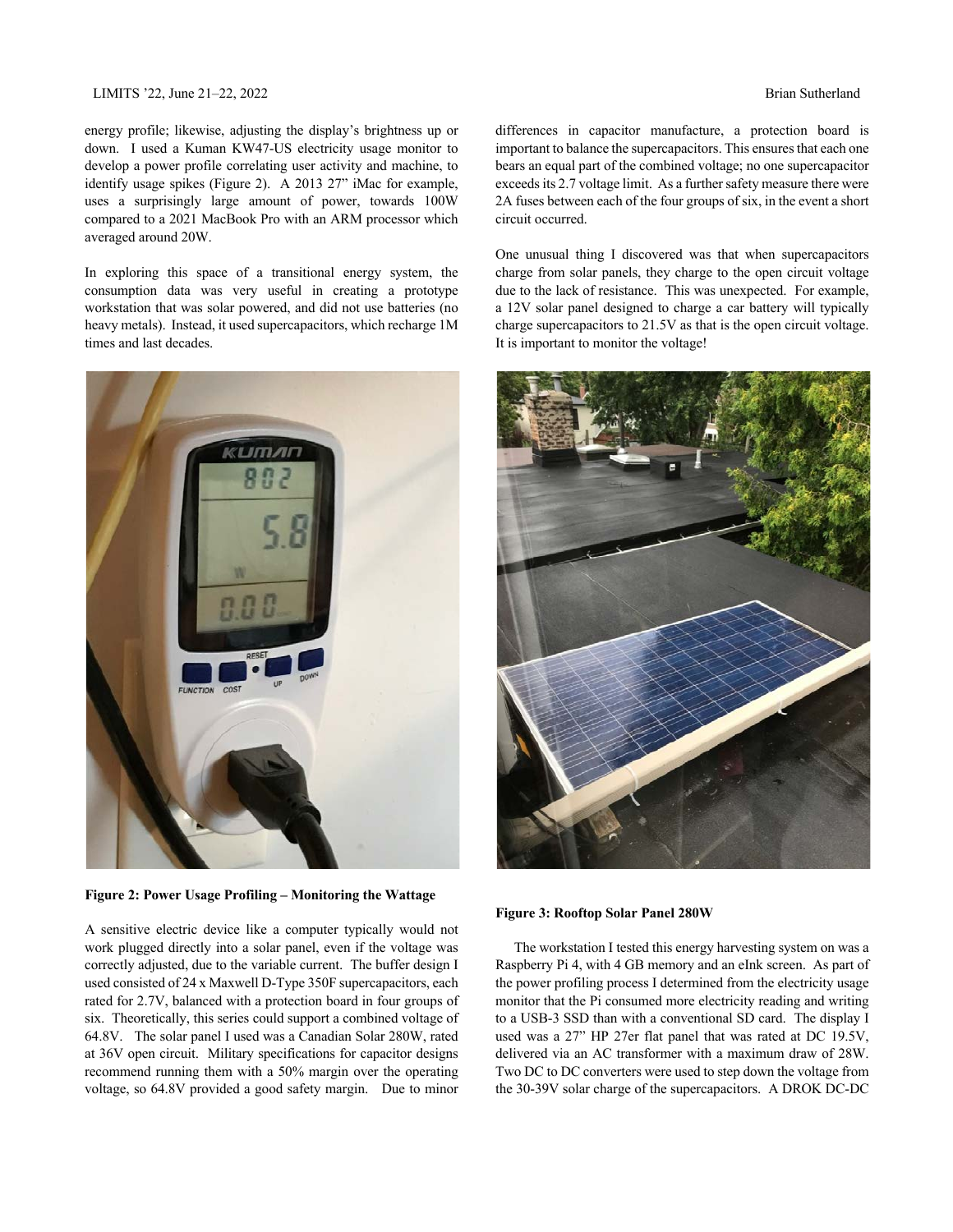#### LIMITS '22, June 21–22, 2022 Brian Sutherland

buck converter constant current and voltage regulator 5-36V stepped the voltage to the 5V required by the Raspberry Pi. It had a USB plug (red LED display in Figure 5), while a Yeeco DC Buck Converter 8-60V to 3-32V 7A Adjustable DC-DC step down converter voltage regulator stepped the 36V down to the 19.5 V required by the HP 27er monitor (LCD display backlit in blue in Figure 5). I later added some filtering capacitors in parallel with the 19.5V DC output as the monitor worked well under steady sun, but not so well in partially cloudy weather or near the end of the day's charge. The Yeeco had pushbutton adjustment rather than requiring a screwdriver, which was a great feature, no need to worry about it slipping.



**Figure 4: Raspberry Pi 4 with eInk screen**

A useful feature of the DC to DC converters was that both of them had fine adjustable outputs, so I could set the voltage to slightly exceed the 5V USB spec and give the Pi more stability or to accommodate the monitor startup power spike.



**Figure 5: HP monitor, two DC-DC converters, Raspberry Pi**

The outcome was a solar powered batteryless workstation that worked quite well, although the supercapacitor array was on the small side to buffer the system and on cloudy days the Pi would occasionally show a low power warning. Dependency on limited energy storage forced me to stop working around 6pm while the sun was going down, which perhaps is another aspect of degrowth – keeping a healthy work-life balance!



**Figure 6: Solar Powered Batteryless Workstation**

In a second iteration to this system, I used an Epever maximum power point tracker (MPPT), a 50 Ah 12V lithium iron phosphate battery, and a Renogy 1000W pure sine inverter to render regular alternating current. The benefit to this alternative setup was that the battery had a relatively benign chemistry, and considerably more storage compared with the supercapacitor array, so I could